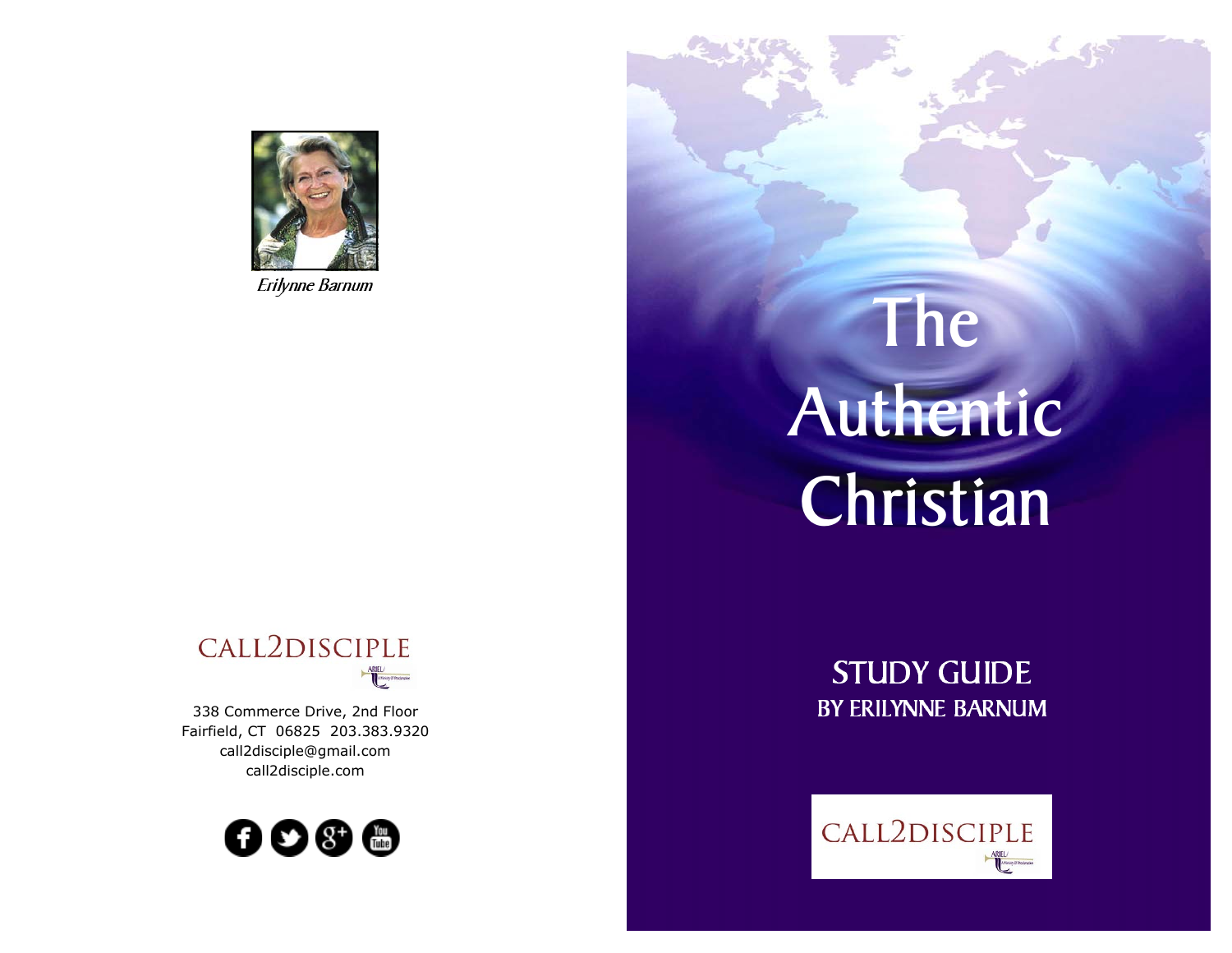# The Authentic Christian

#### STUDY GUIDE

By Erilynne Barnum

Copyright © 2004 by Erilynne Barnum All rights reserved. Lesson outlines in this book may be reproduced only for small group handouts.

#### DISCUSSION:

• Share your experiences during the study of this passage: your struggles; how you've grown; what you've learned.

\_\_\_\_\_\_\_\_\_\_\_\_\_\_\_\_\_\_\_\_\_\_\_\_\_\_\_\_\_\_\_\_\_\_\_\_\_\_\_

\_\_\_\_\_\_\_\_\_\_\_\_\_\_\_\_\_\_\_\_\_\_\_\_\_\_\_\_\_\_\_\_\_\_\_\_\_\_\_

• How will your life be different from now on?



338 Commerce Drive, 2nd Floor Fairfield, CT 06825 203.383.9320call2disciple@gmail.comcall2disciple.com

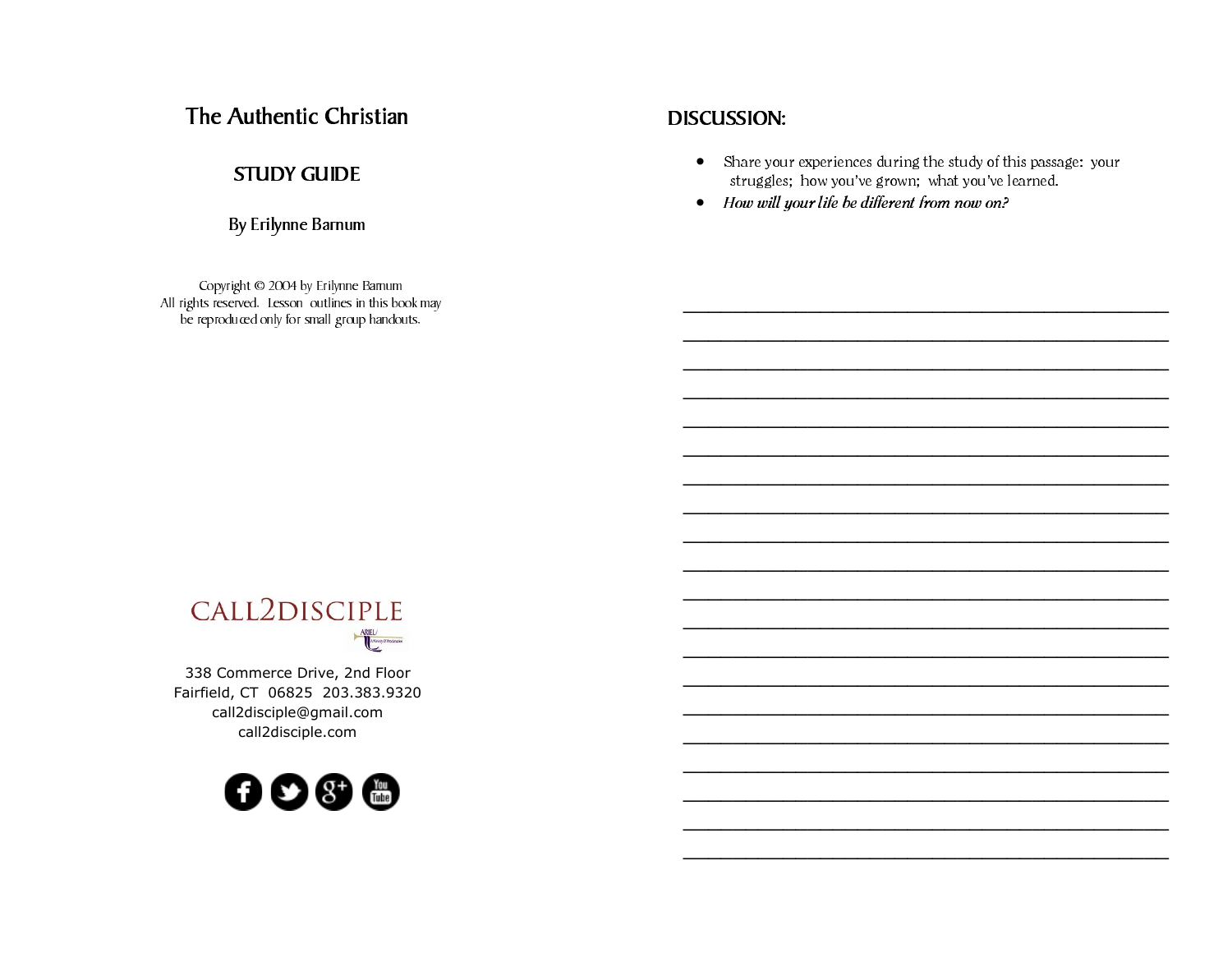# LESSON 12 "The Effective Christian"

INTRO: In coming to the end of this series we now step back and visit the whole as Peter has presented it. In looking at the life of Peter himself, we can find no finer example to understand the power and authenticity of his instruction in this passage. His own journey and growth in the Lord Jesus stands as a testimony to the truth of 2 Peter 1:1-11.

## TEACHING:

| <b>THE FAITH</b> $-$ " have received a faith as precious as ours" | 2 Pet. 1:1-2    |
|-------------------------------------------------------------------|-----------------|
| + an encounter with the living God                                |                 |
| - first revelation                                                | John 1:41-42    |
| - confronted with holiness; realization of sin                    | Luke 5:1-11     |
| - commitment to follow                                            | Matt .4:18-22   |
| THE LIFE – "has given us every thing we need"                     | 2 Pet . 1:3-9   |
| + further revelation                                              |                 |
| - stepping up and out                                             | Matt. 16:16     |
| - seeing His Glory                                                | Matt. 17:1-8, 2 |
| Pet. 16-18                                                        |                 |
| + when the going gets tough                                       |                 |
| - crossroads of faith                                             | Matt. 26:69-75  |
| - Jesus' intercession                                             | Luke 22:31-34   |
| - abiding in Him                                                  | John 15:1-17    |
| - empowered to live                                               | Acts 2:33,37-39 |
| THE HOPE $-$ "you will receive a rich welcome"                    | 2 Pet. 1:10-11  |
| + living for the will of God                                      | 1 Pet. 4:1-2    |
| + we participate                                                  | 1 Pet. 4:12-13  |
|                                                                   | John 21:18-19   |
| + to share his glory                                              | 1 Pet. 5:10     |
|                                                                   | Col. 1:27       |
| THEREFORE, we                                                     |                 |
| + set our minds                                                   | Col. 3          |
| + take off the old and put on the new                             |                 |
| + do all in the name of the Lord                                  |                 |

"If we do these things we will never fall."

# The Authentic Christian

It is thought that the books of  $1<sup>st</sup>$  and  $2<sup>nd</sup>$  Peter were written between 64 and 67 A.D. with the second letter being written shortly before the Apostle's death. They were penned for those who were enduring great suffering and afflictions with the certain threat of more to come. The letters make it clear that the object the Apostle had in mind when he wrote both these letters was to comfort, to encourage and to strengthen these people. Peter's primary message is to trust the Lord, live obediently no matter your circumstances, and keep your hope fixed on God's ultimate promise of deliverance.

 The second Epistle of Peter is particularly concerned with troubles arising from within the church. Twisted versions of Christian truth were being taught. Believers were in danger of being confused by false teachers. Peter teaches them, and us, how to deal with this problem and with false teaching, commending a wholesome combination of Christian faith and practice.

 This series concentrates on the first chapter of 2 Peter, verses 1-11. The Apostle begins by presenting the very foundation of the Christian faith. After affirming who an authentic Christian is, Peter begins to develop the growth of this faith by setting forth the characteristics manifested in the life of a true believer.

 The Christian church of today is facing much the same situation that was facing the early church. In such a time there is a tendency to ask certain questions and the one thing that is necessary at this present time is that Christian people should be very certain of who they are in Jesus Christ. If we really do desire revival and reawakening, we must concentrate on the church for she is the bearer of the message of salvation. If we are unhappy and uncertain, how can we be about the work?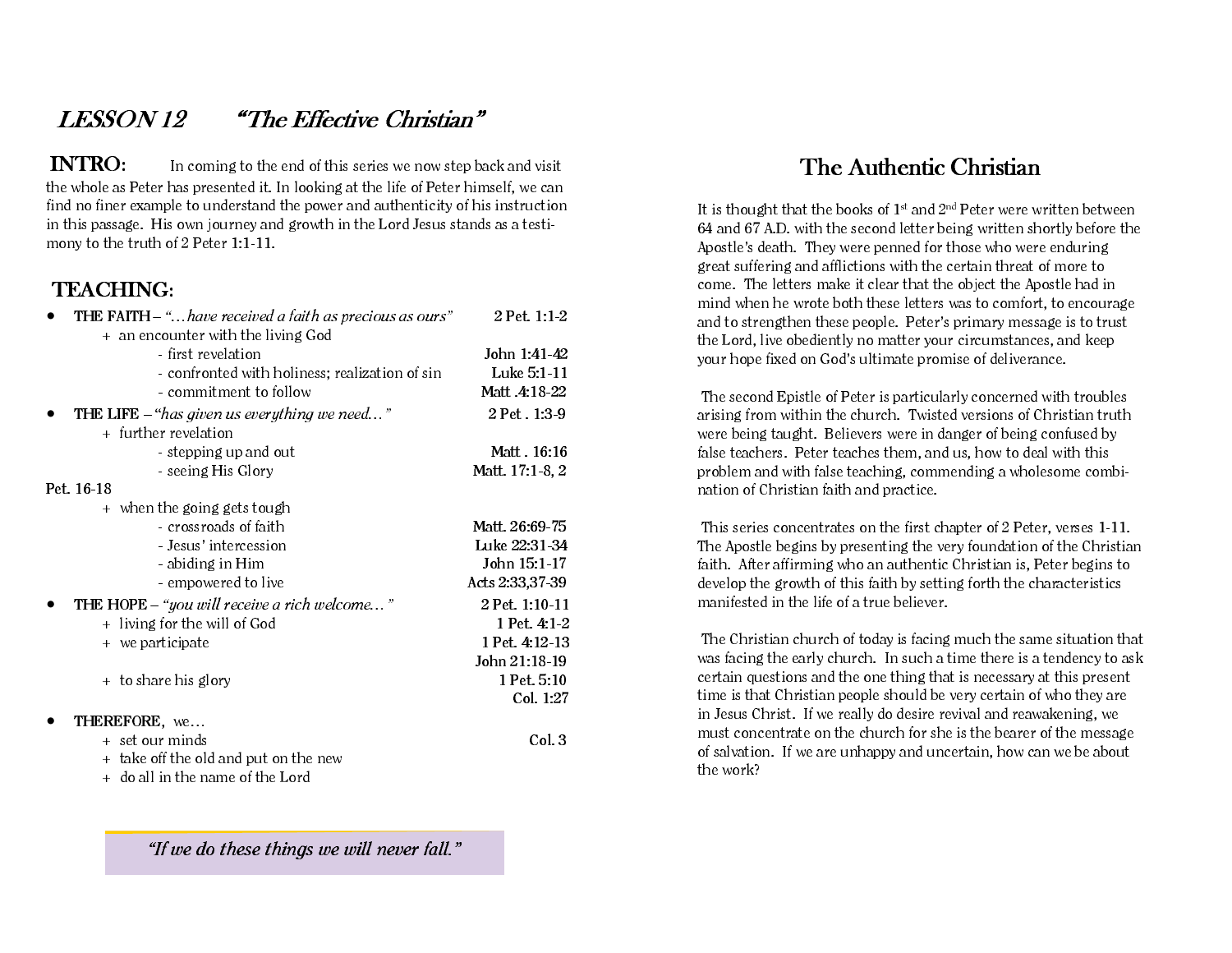# LESSON 1 "The Faith Received"

INTRO: Our text for the next 12 weeks will be 2 Peter 1:1-11. As we journey through these verses we will see how Peter develops the growth in faith of a disciple of the Lord Jesus Christ. The Apostle begins in verses 1-2 by answering the question, "Who is the authentic Christian?"

#### TEACHING: The Authentic Christian

| "You have received a faith"                                             | 2 Pet 1:1                 |
|-------------------------------------------------------------------------|---------------------------|
| $+$ what is faith?<br>+ something that God does<br>+ do we have a part? | Eph. 2:4-5.8<br>Rom. 8:15 |

- • "as precious as ours" + same faith as the apostles Eph. 2:20 + our foundations and gates Rev . 21:9-14 Ezek. 48:30-35
- •"through the righteousness of...... Jesus Christ" 1 Pet. 2:24 <sup>+</sup> God's righteousness Psalm 89:14 -given to Abram Gen. 15:6 -given to first Christians **Acts** 2:38-39 -given to us Rom. 4:1-8
- •"through the knowledge of God and of Jesus...." 2 Pet. 1:2 <sup>+</sup> true knowledge 1 Cor. 8:1-3
	- + personal knowledge 2 Cor. 4:6-7
- •results in grace and peace  $\qquad \qquad$  John 14:27

Eph. 2:14-18

#### DISCUSSION:

- Talk about the kinds of things that rob you of your confidence before the Lord…. things that the 'deceiver' uses to make you question your faith.
- • Now, share how you have experienced the Holy Spirit drawing you back and speaking truth to your heart……how does this reaffirm your identity in Christ?
- How does the knowledge of seeing Jesus face to face one day and being eternally with the saints in glory influence how you live your life every day? (See Colossians 1:27b)

\_\_\_\_\_\_\_\_\_\_\_\_\_\_\_\_\_\_\_\_\_\_\_\_\_\_\_\_\_\_\_\_\_\_\_\_\_\_\_ Next Lesson: "The Effective Christian" Read (2 Peter 1:1-11) John 15:1-17 and Colossians 3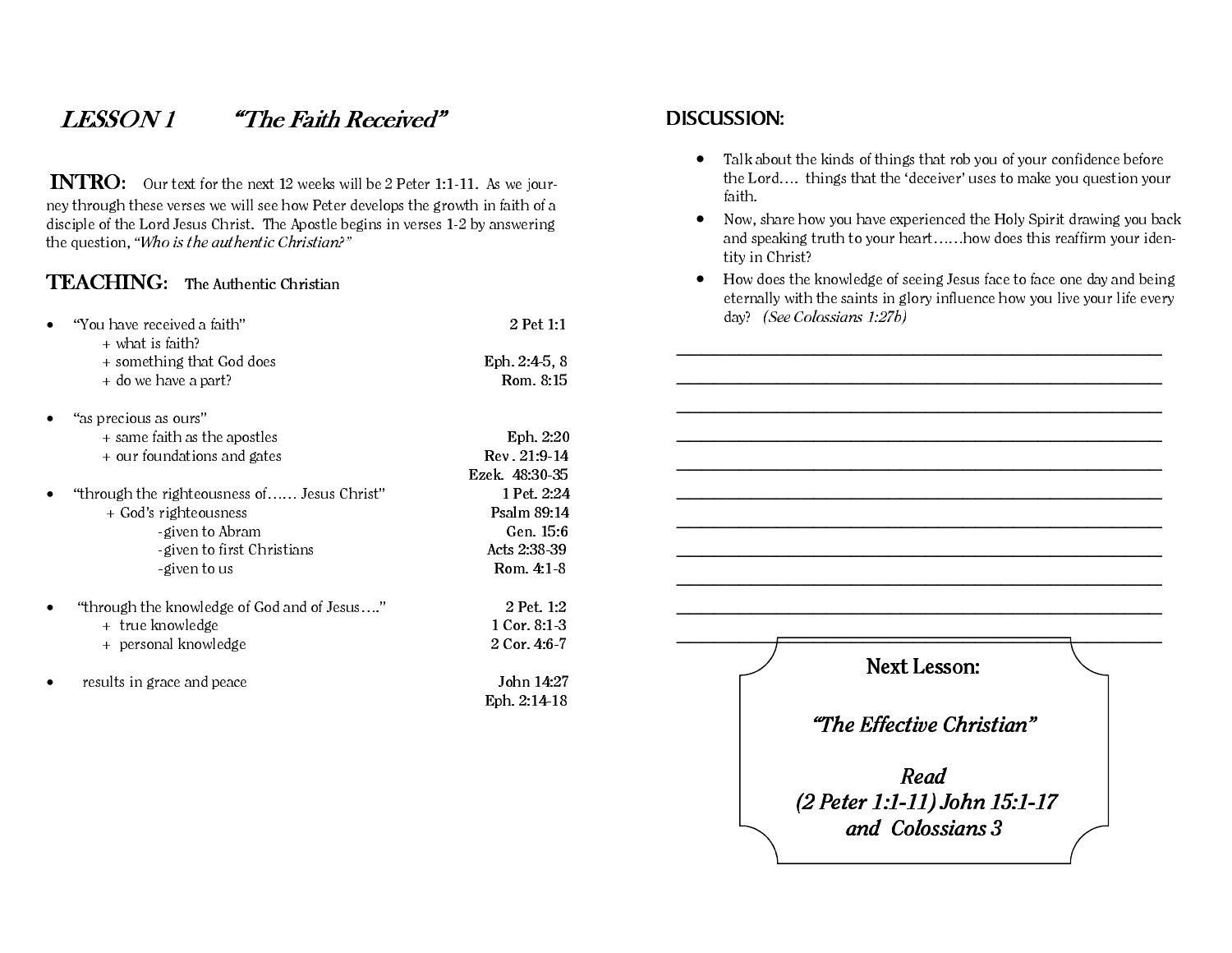# LESSON 11 "The Eternal Christian"

INTRO: Peter has told us that if we do not increasingly manifest the qualities of God's life within us, we are as blind persons, unable to have spiritual perception. We act as if we have spiritual amnesia forgetting what the Lord has done for us. We now come to Peter's suggested remedy for this condition.

## TEACHING:

| "be all the more eager"<br>+ God's sovereignty<br>+ our responsibility                                      | 2 Pet. 1:10                                                |
|-------------------------------------------------------------------------------------------------------------|------------------------------------------------------------|
| + 'doctrine of assurance'                                                                                   | $2$ Tim. $1:12$                                            |
| <u>know</u> your sins are forgiven<br>know you possess divine life<br>know you partake of the divine nature | 1 John 5:11-13                                             |
| "if you do these things"<br>+ supplied in abundance<br>+ living the life<br>+ 'practice these things'       | 2 Pet. 1:10<br>$vs. 5-7$<br>1 Pet. 1:13-24<br>Heb. 5:11-14 |
| Therefore, "you will"<br>+ never fall (stumble)                                                             | 2 Pet. 1:10-11<br>James 3:2                                |

#### <sup>+</sup> receive a rich welcome- the abundant supply of God**carrow Ph. 1:18-19** - the eternal kingdom Col. 1:13-14

1 John 1:9

2 Pet. 1:3-4

- all of God

#### DISCUSSION:

- Are you a possessor of the *"faith we have received" in Jesus Christ?* Share how you know this is true for you.
- How is this doctrine of authentic Christianity the faith given to us in the righteousness of Jesus Christ –  $precious$  to you?
- How does the truth of this gospel give you the assurance you need to stand firm against the difficulties we face in the world and in the church of today?



 $-$  . The contribution of the contribution of  $\mathcal{L}_\mathcal{A}$  , we can also the contribution of  $\mathcal{L}_\mathcal{A}$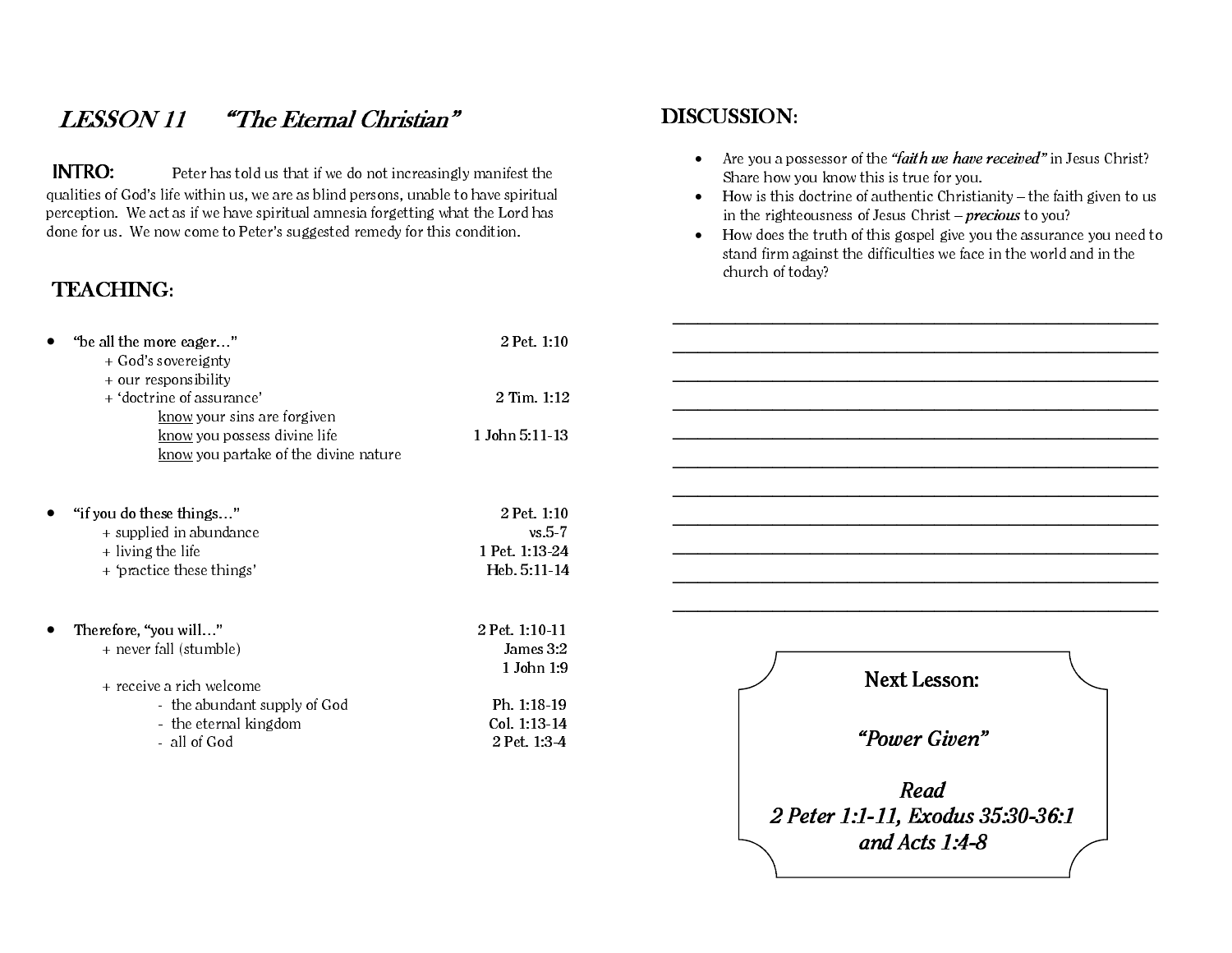# LESSON 2 "Power Given"

INTRO: In the first two verses of 2 Peter 1, we hear the Apostle Peter give us a powerful description of the *authentic* Christian. It is someone who has obtained the same precious faith as was received by the Apostles; faith given in the true knowledge of God, and of Jesus, our Lord and Savior, and through His righteousness. Now we come to the question, "How do we live as authentic Christians in our world?" Peter begins to show us the dynamics of the Christian life….

#### TEACHING:

| $\bullet$ | "His divine power"              | 2 Pet. 1:3         |
|-----------|---------------------------------|--------------------|
|           | $+$ is everything we need       |                    |
|           | + through the knowledge of Him  | 2 Pet. 1:2         |
|           | + by His own glory and goodness | <b>Titus 3:4-7</b> |
|           |                                 |                    |

#### $\bullet$ God's *power manifested*

| Gen. 1          |
|-----------------|
| Ex. 14          |
| Psalm 145:10-13 |
|                 |

#### $\bullet$ God's *power realized*

| + the incarnation    | <b>Luke 1:35</b>  |
|----------------------|-------------------|
| + the resurrection   | Eph. 1:19-21      |
| + power from on high | <b>Luke 24:49</b> |

#### •God's *power appropriated*

| + receiving God's power       |  |
|-------------------------------|--|
| + being alive to God          |  |
| + the key to Christian living |  |

<sup>+</sup> receiving God's power **Titus 2:11-14**  <sup>+</sup> being alive to God **Rom. 8:10-11** <sup>+</sup> the key to Christian living **2 Cor. 12.9 1 Thess. 4:1-8**

His divine power has given us everything we need for life and godliness...1 Pet. 1:3

#### DISCUSSION:

- $\bullet$  Share times in your life when you know that you *willfully turned away* from the truth and the effect that had on your life and on those around you.
- $\bullet$ Talk about what it's like to *feel* controlled by the "god of this world". What kinds of circumstances produce this feeling?
- $\bullet$  Can you remember times when you acted as if you really had *forgotten* that you were a Christian? How does the Holy Spirit remind you?

Next Lesson: "The Eternal Christian" Read (2 Peter 1:1-11) Romans 4 and Romans 8:28-39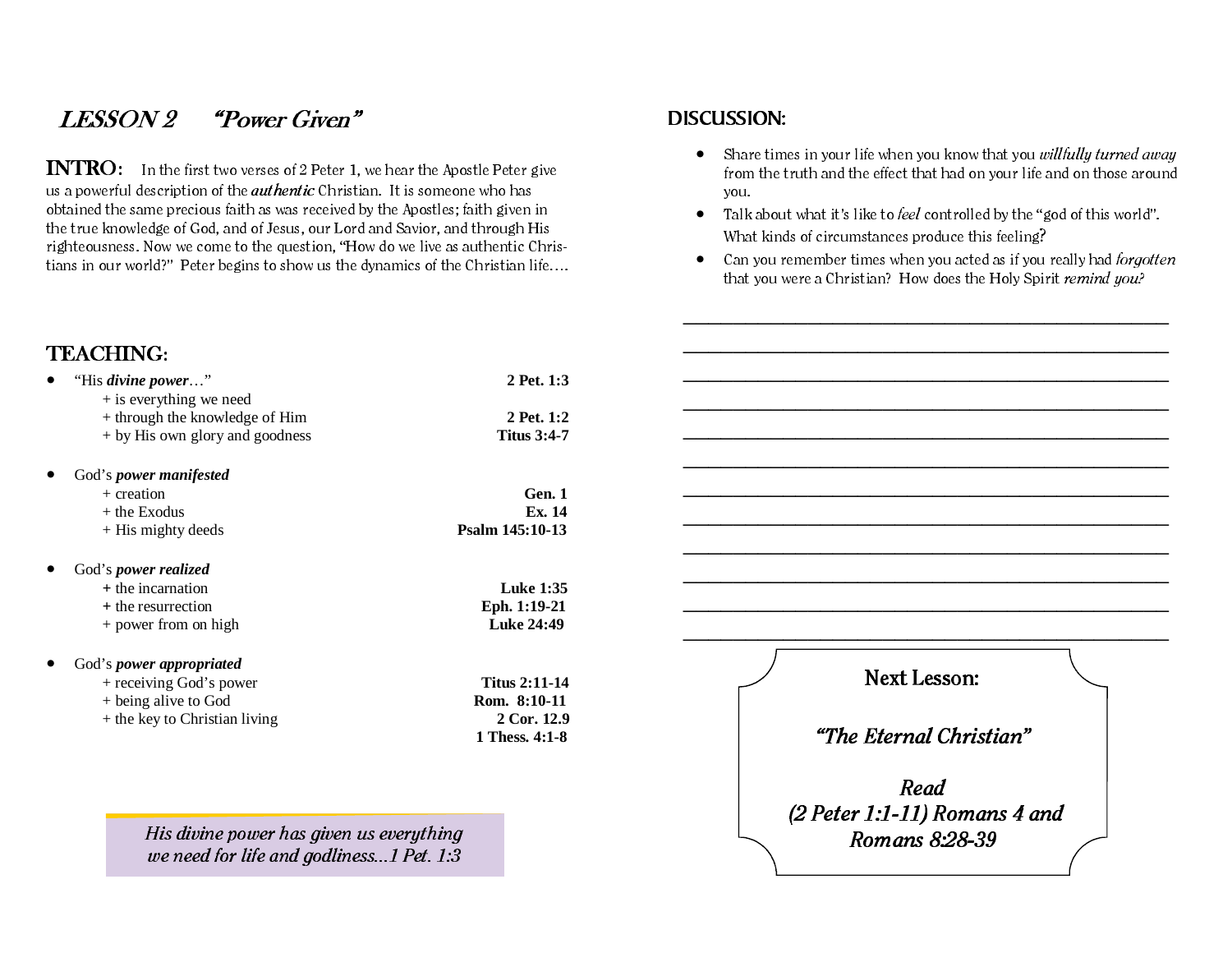# LESSON 10 "The Forgetful Christian"

INTRO: In wrapping up our study of the six qualities of the Christian life we realize that these manifestations of the Godly life within us cause us to be effective and productive in our lives. Our actions speak of the life within. We now move to see what it is like to not be growing in the knowledge and love of the Lord.

#### TEACHING:

| One who is "near-sighted"                                                                                               | 2 Pet. 1:9                                  |
|-------------------------------------------------------------------------------------------------------------------------|---------------------------------------------|
| + cannot see what lies ahead                                                                                            | Matt. 16:1-4,11-12                          |
| + willfully closing eyes to the light                                                                                   | Matt. 13:10-17                              |
| + unable to discern truth                                                                                               | Matt. 25:1-13                               |
| Is also "blind"<br>+ cannot see at all<br>+ fails to realize there's a war on<br>+ remains largely under the control of | 2 Pet. 1:9<br>Matt. 13:15<br>$Rev. 3:14-18$ |
| the "god of this world"                                                                                                 | 2 Cor. 4:4                                  |
| And has "amnesia"!                                                                                                      | 2 Pet. 1:9                                  |
| + can't remember what lies behind                                                                                       | John $1:1-5$                                |
| + forgets that they have been cleansed                                                                                  | Titus $3.3-8$                               |
| $+$ remain in their sin                                                                                                 | John 9:41                                   |

Our actions speak of the life within...

#### DISCUSSION:

- In what ways have you experienced the power of Jesus Christ in your life?
- Share how you believe that the power of Jesus Christ is sufficient on its own to strengthen the resolve of tempted Christians in this tough and *attractively* pagan world?
- Describe how the knowledge of the *"resurrection life"* within you through the Lord Jesus Christ empowers your daily life .

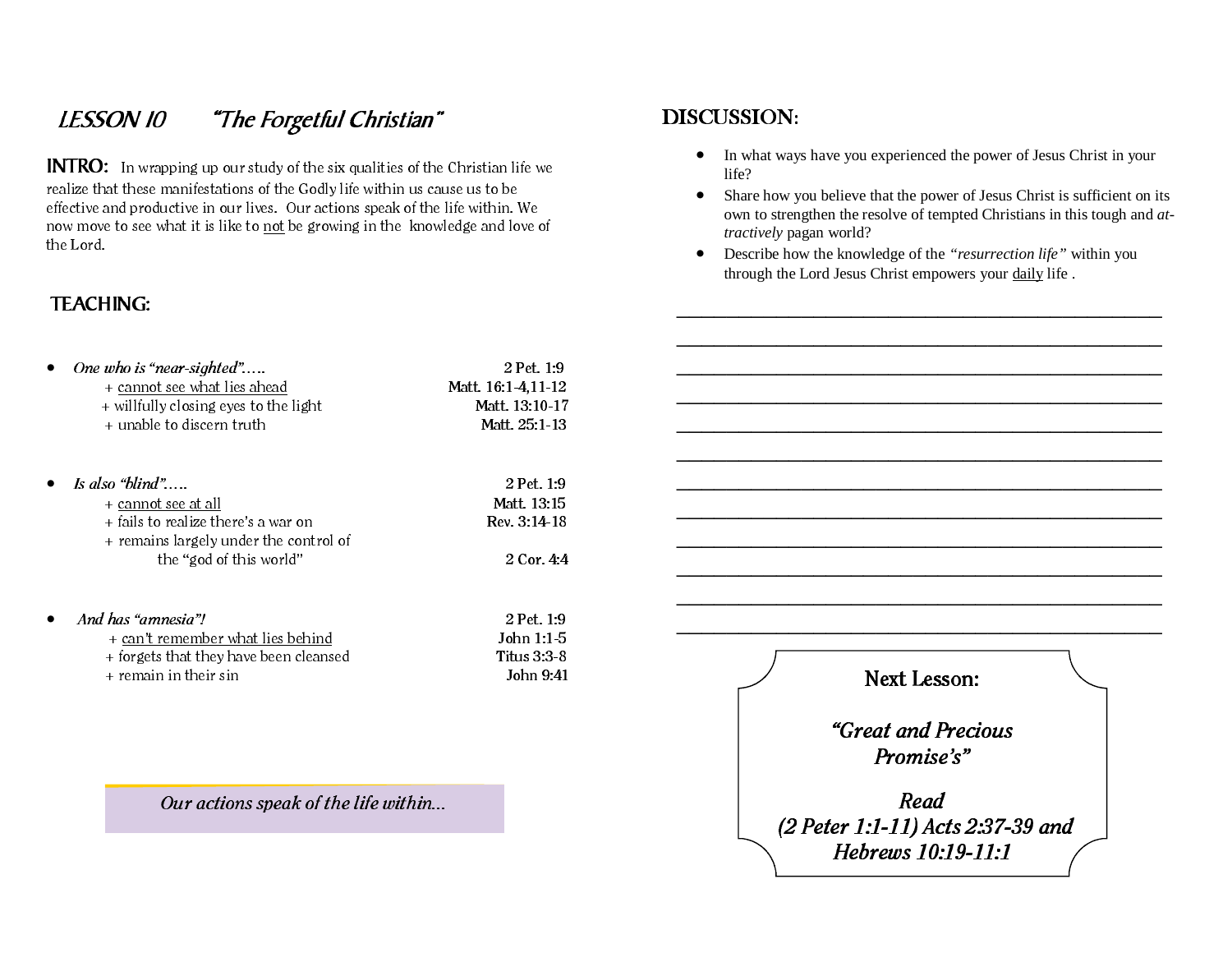# Lesson 3 "Great and Precious Promises"

INTRO: The great gift of faith brings two mighty resources: 1) power, and 2) promises. Though they are inseparably linked in their application, they must be taken hold of individually to understand more fully the call of God on our lives and how He has equipped us to live a holy life. After considering the power that has been given to us who believe, we now come to the study of the Lord's great and precious promises in this context.

## TEACHING:

God's promises – what are they?

+ definition

| $+$ uemmuon                                          |                                              |
|------------------------------------------------------|----------------------------------------------|
| for us                                               |                                              |
| for God                                              |                                              |
| + when God makes a promise                           |                                              |
| "exceeding great" <i>because of who He is</i>        | Joshua 23:14                                 |
| precious, costly as high in value as He Himself is   |                                              |
| God's promises $-\text{what do they say?}$           |                                              |
| + Salvation through the Messiah                      |                                              |
| God said it                                          | Gen. 3:15                                    |
| to Moses                                             | Deut. 18:15-18                               |
| to David                                             | 2 Sam. 7:11b-14a                             |
| to Abraham                                           | Rom. 4:13-16                                 |
| to the prophets                                      | Jer. 33:15-18                                |
| + Coming of the Holy Spirit                          | Ezek. 36:25-27, Joel 2:28-29                 |
| + The Age to come                                    | Is. 65:17-19, Matt. 24:30-31, 2 Pet. 3:10-13 |
| God's promises $-\underline{\text{are they true}}$ ? |                                              |
| + Jesus is the fulfillment                           | 2 Cor. 1:18-22                               |
| + Jesus sends the Holy Spirit                        | Acts 1:4, Acts 2:33                          |
| + We receive the Promise of the Father               | Acts 2:39                                    |
| God reveals                                          |                                              |
| Spirit searches                                      | 1 Cor. 2:9-13                                |
| We receive                                           |                                              |
| God's promises – all based on His glory and goodness |                                              |
| + He will remain faithful                            | 2 Tim. 2:11-13                               |
| + He is worthy                                       | $Rev. 5.9-10$                                |
|                                                      |                                              |

God said it; I believe it; that does it!

#### DISCUSSION:

- If love is known by the actions it prompts, what are some of the ways in which we can more quickly respond to the prompting of the Holy Spirit in "practical love."
- Talk about ways in which you find yourself expressing a growing love of the Lord; what sorts of obstacles hold you back? what kinds of things help?
- Share how the Lord is deepening in you the desire to be more effective and productive in your walk with Him.

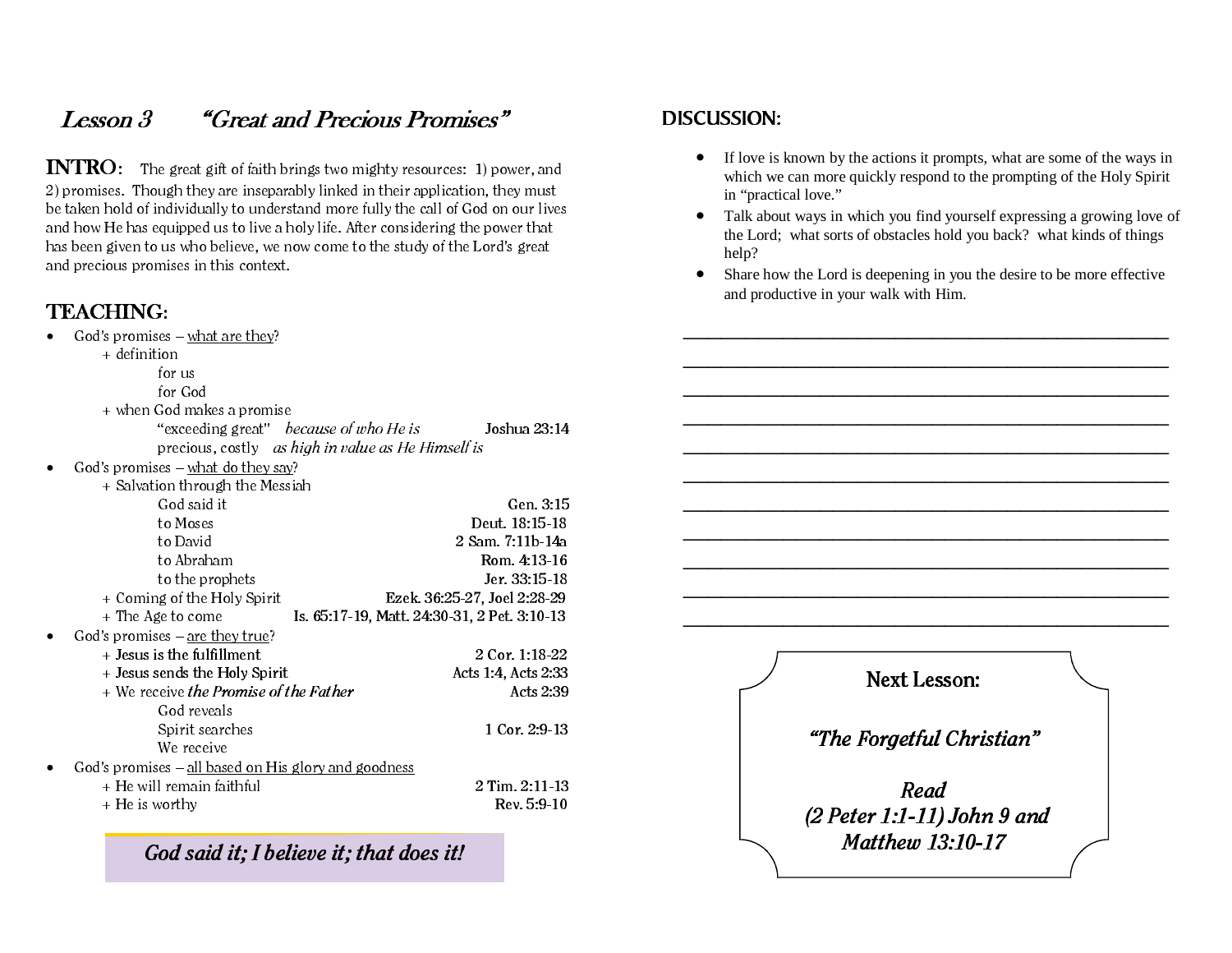# LESSON 9 "Able to Act"

INTRO: We've looked at the "inward dispositions" of self-control and perseverance and last week we studied the "upward disposition" of Godliness. We now come to the "outward dispositions" which sum up the actions related to our life of faith – brotherly kindness and love.

#### TEACHING:

| What's the difference?                                         |               |
|----------------------------------------------------------------|---------------|
| + Brotherly Kindness (affection)                               | 2 Pet. 1:7    |
| "Phileo" – Relationships within the Body 1 Thess. 3:12, 4:9-10 |               |
| "Love your neighbor as yourself"                               | Luke 10:25-37 |
| Love is known by the actions it prompt                         | Rom. 12:9-10  |
|                                                                | Rom. 13:8-10  |
| + Love                                                         | 2 Pet. 1:7    |
| "Agapeo" -- loving as God loves                                | 1 Cor. 13     |
| The Father's love                                              | 1 John 4:7-21 |
| The love of the cross                                          | 1 John 3:16   |
| commanded                                                      | John 13:34-35 |
| provided                                                       | Rom. 5:5      |
| Don't you get it?                                              |               |
| + Peter, "Agape me?"                                           | John 21:15-17 |
| Lord, "I phileo you!"                                          |               |
| To sum it all up!                                              |               |
| + the inward dispositions                                      | 2 Pet. 1:5-6a |
| + the upward disposition                                       | 2 Pet. 1:6b   |
| + the outward dispositions                                     | 2 Pet. 1:7    |
| given by God and supplied by means of faith                    | 2 Tim 1:7     |
| increasing measure; effective and productive                   | Col. 1:9-12   |
|                                                                |               |

And this is His commandment, that we should believe in the name of His Son Jesus Christ and love one another, just as He has commanded us. 1 John 3:23

#### DISCUSSION:

- •Talk about what "*making a promise*" means to you.
- • Share times in your lives when broken promises have caused you emotional pain, or have caused you to distrust others.
- How do these things affect your response to the promises of God? Can we trust and believe God and what He says? Are we afraid?

Next Lesson: "Escaping, Becoming, Partaking" Read (2 Peter 1:1-11) Romans 6 and 1 John 2:28-3:3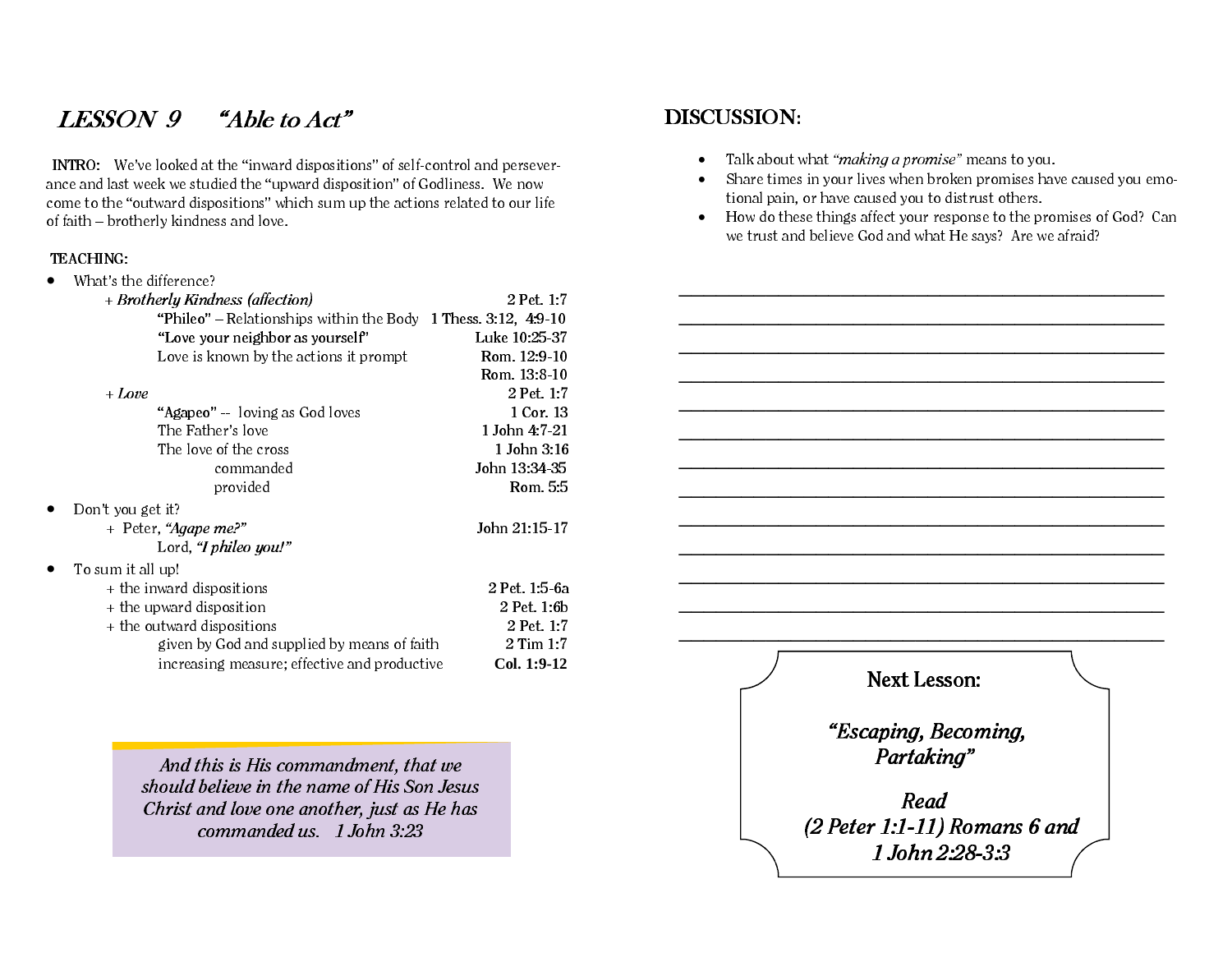# Lesson 4 "Escaping, Becoming, Partaking"

INTRO: In past weeks we have been learning that the essence of the authentic Christian life is that we have been given His divine power through our growing knowledge of, and faith in, the Lord Jesus Christ. By this knowledge we have received His very precious and magnificent promises. The Apostle now shows us how, through these promises, 1) there is something we are escaping, 2) that we are in the process of *becoming* something, and 3) because of this we are *partak*ing of something.

#### TEACHING:

| "and <i>escape</i> the corruption in the world" <i>(see below)</i>     | 2 Pet. 1:4                     |
|------------------------------------------------------------------------|--------------------------------|
| + who we were before knowing Jesus Christ                              | Eph. 2:1-3                     |
| - sin and why the cross                                                |                                |
| + what coming to know Jesus has done                                   | Acts 26:14-18                  |
| - from one kingdom to another                                          |                                |
| + the corruption that surrounds us                                     | 2 Pet. 2:10,18-20              |
| "that through them (the promises) you <i>may</i> $\blacktriangleright$ | see below $\sim$ 2 Peter 1:3-4 |
| (might become in NASB)                                                 |                                |
| + new life in Him                                                      | Eph. $2:4-10$                  |
| - the old is gone                                                      | 2 Cor. 5:14-18                 |
| + union with Him                                                       | Rom. 6:1-14                    |
| + growing in the knowledge of Him                                      | Col. 1:9-14                    |
| " <i>participate in (partakers of</i> [NASB]) the divine nature"       | 2 Pet. 1:4                     |
| + partakers of Christ's suffering                                      | 1 Pet. 4:13                    |
|                                                                        | Phil. 3:10                     |
| + partakers in Christ's glory                                          | 1 Pet. 5:1                     |
| + sharers in God's own nature                                          | John 1:12                      |
| - family likeness begins to be seen                                    | 1 John 3:1-3                   |
| therefore, <i>"what kind of people ought you to be?"</i>               | 2 Pet. 3:1-15                  |
| + holy and godly lives                                                 |                                |
| + living a life worthy of the Lord                                     | Col.1:10                       |
| + understanding life in the Spirit                                     | 1 Cor. 2:9-12                  |

#### *2 Peter 1:3-4—English Standard Version (2001)*

*His divine power has granted to us all things that pertain to life and godliness, through the knowledge of him who called us to his only glory and excellence, by which he has granted to his precious and very great promises, so that through them you may become partakers of the divine nature, having escaped from the corruption that is in the world because of sinful desire.* 

#### DISCUSSION:

- In what ways do we exhibit a "form of godliness" with no power? How do we approach our worship? our devotions? our daily dialogue with the Lord?
- How would living "a life lived with an eye on God" change our conduct, our prayer life, our decision-making?
- Read Psalm 4:3 and share your comments.

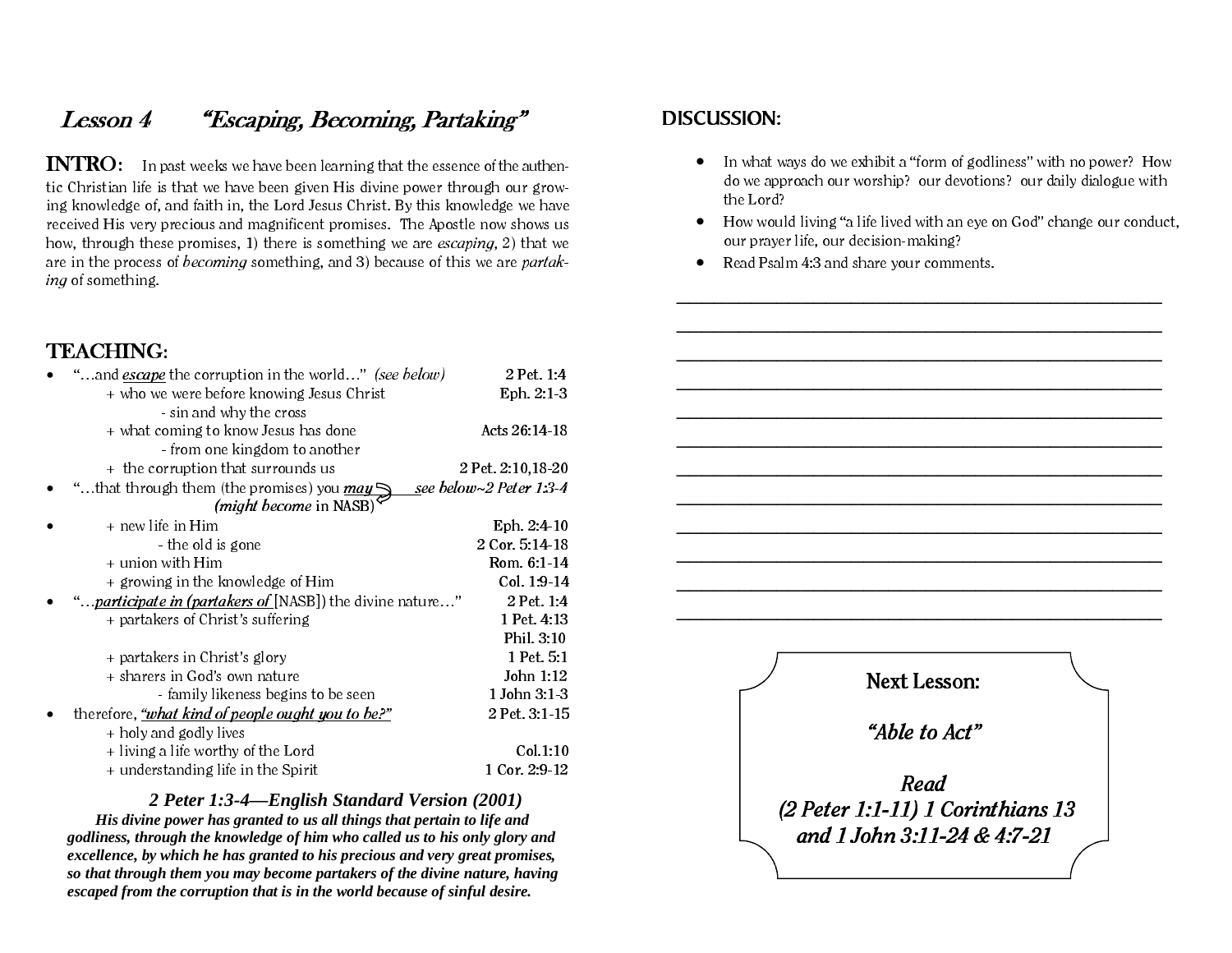# LESSON 8 "Able to Focus"

INTRO: Now that we have looked at the "inward dispositions" of the faith given, we come to a characteristic that is uniquely placed between the inward and outward manifestations – an "upward disposition." A large part of understanding the faith we have obtained and the realization of that faith is to understand the quality referred to by Peter as "Godliness".

# TEACHING:

| What's "Godliness" all about, anyway                                   | 2 Pet. 1:6              |
|------------------------------------------------------------------------|-------------------------|
| $+$ its meaning                                                        |                         |
| difference between holiness and Godliness                              |                         |
| what it is not                                                         |                         |
| Godliness is born of faith and covers everyday conduct in honoring God |                         |
| Knowledge of the truth leads to it                                     | Titus $1:1$             |
| + Godliness without knowledge                                          | 2 Tim. 3:1-7            |
| wrong focus<br>self vs. God                                            |                         |
| + always learning, never able to come to the truth                     | 2 Tim. 3:7              |
| having the wrong kind of godliness                                     | vs.5                    |
| + coming to know Jesus Christ                                          | Eph. 4:17-5:1           |
| taught in accordance with the truth                                    |                         |
| undergirded with prayer                                                | 1 Tim. 2:2              |
| Spiritual training to achieve it                                       | 1 Tim. 4:7-8            |
| + daily discipline                                                     |                         |
| hard submission to God's Word                                          | 2 Tim. 3:14             |
| + a Godly example                                                      |                         |
| Ruth                                                                   |                         |
| decision made                                                          | Ruth 1:16               |
| a life that honors God                                                 | Ruth 2:11-12            |
| God honors Ruth                                                        | Ruth 4:13-14 [Matt 1:5] |
| Focusing to realize it                                                 | $1$ Tim $6:11-16$       |
| + pursuit (a choice to go for it)                                      |                         |
| + equipped (given all you need)                                        | 2 Pet 1:3-4             |
| + persecuted (an inevitable result)                                    | 2 Tim 3:12              |

A life that is lived with an eye on God … Psalm 37

#### DISCUSSION:

- What kinds of things make you more aware of the separation God has put between you and the world in which we live?
- In what areas of your life do you feel the strongest pull of the world around you to be more like them?
- In what ways is the "family likeness" (Christ in you) beginning to show up in your every day life?

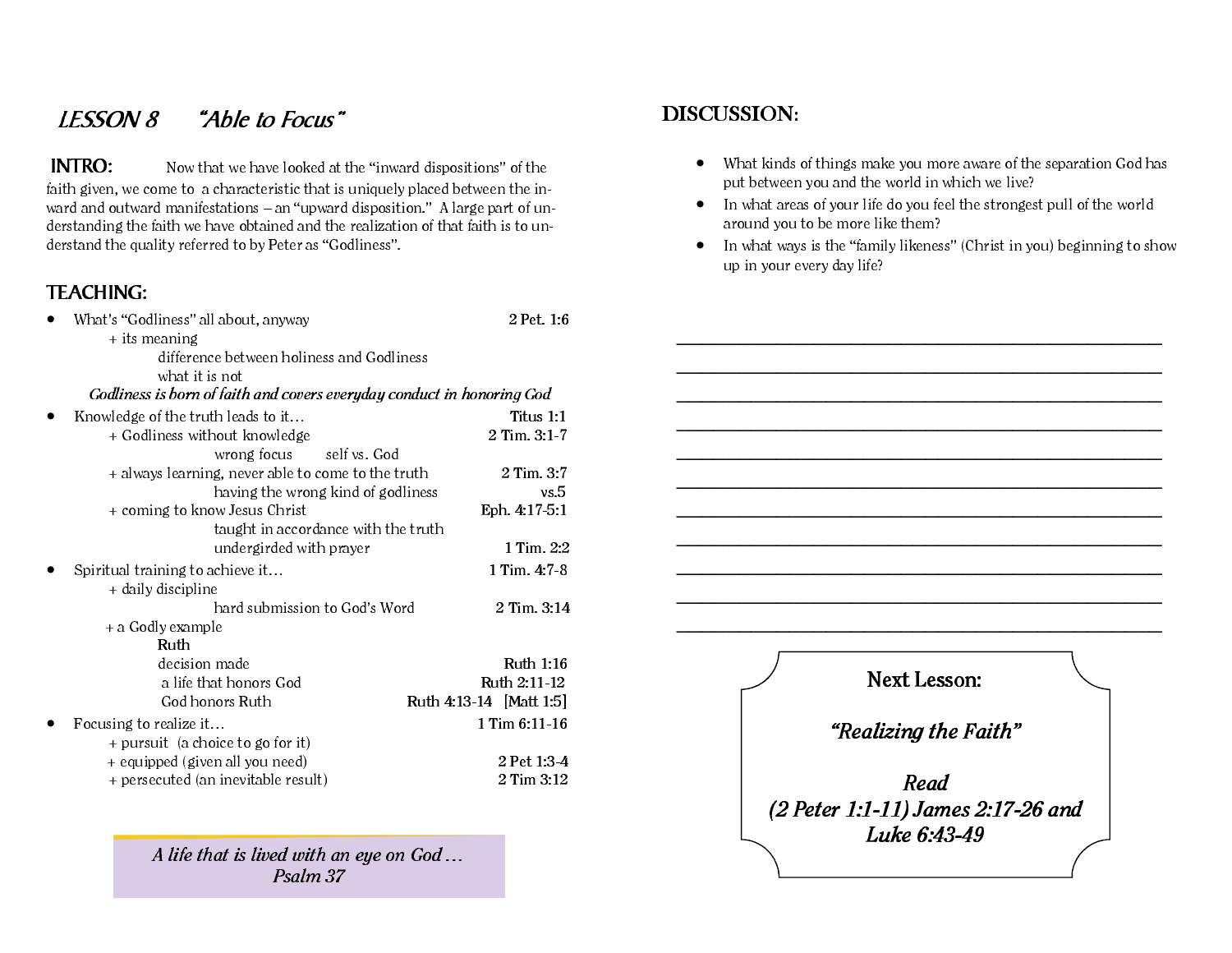# $LESSON 5$  "Realizing the Faith"

INTRO: We have learned how the power, promises and person of the Lord Jesus Christ not only make it possible to become a born-again believer but also enable us to live as a sharer in God's own nature, so that the family likeness begins to be seen in us. We then become part of a growth process and certain characteristics are manifested in our lives. The faith we have obtained is to be lived out, practically realized, in our everyday life.

#### TEACHING:

| "For this very reason"                                 | 2 Pet. 1:5      |
|--------------------------------------------------------|-----------------|
| + the logical result of what has gone before           |                 |
| because of what God has given                          | 2 Pet. 1:2-4    |
| because of what God has done on our behalf             |                 |
| + same as the "therefore" of Paul                      | Heb. 12:1       |
| what follows is the logical result of our faith        |                 |
| "Make every effort"                                    | 2 Pet. 1:5      |
| + "earnestness", "diligence", "do your best"           | 2 Tim. 2:15     |
| + indicative of a process                              |                 |
| + working out what God works in                        | Phil. 2:12-13   |
| "Add to your faith"                                    | 2 Pet. 1:5      |
| $+$ definitions $-$                                    |                 |
| the word in Greek "epichoregeo" "abundantly supply"    |                 |
| other translations                                     |                 |
| $NASB$ = "applying all diligence in your faith supply" |                 |
| "generous and costly cooperation"                      |                 |
| + the two extremes                                     | Jas. 2:17-26    |
| What Peter is saying to us                             |                 |
| + use of the word "abundantly supplied" in             |                 |
| vs. $5$ and vs. $11$ (see verses below)                | 2 Peter 1:5& 11 |
| + abundant provision                                   | 2 Cor. 9:10     |
| + attitude, motivation and intentionality              | Phil. 3:12-16   |
|                                                        |                 |

Now for this very reason also, applying all diligence, in your faith supply moral excellence, and in your moral excellence, knowledge;… Vs. 5

...for in this way the entrance into the eternal kingdom of our Lord and Savior Jesus Christ will be abundantly supplied to you. Vs. 11

This is Discipleship!!!!!

### DISCUSSION:

- Talk about why we tend to "give in" in the face of temptations that present themselves every day of our lives.
- Why is it difficult for us to believe that the Lord has given us all we need to exercise self-control, even in the smallest things?
- In what ways can we begin to persevere and begin to live more disciplined lives right now?

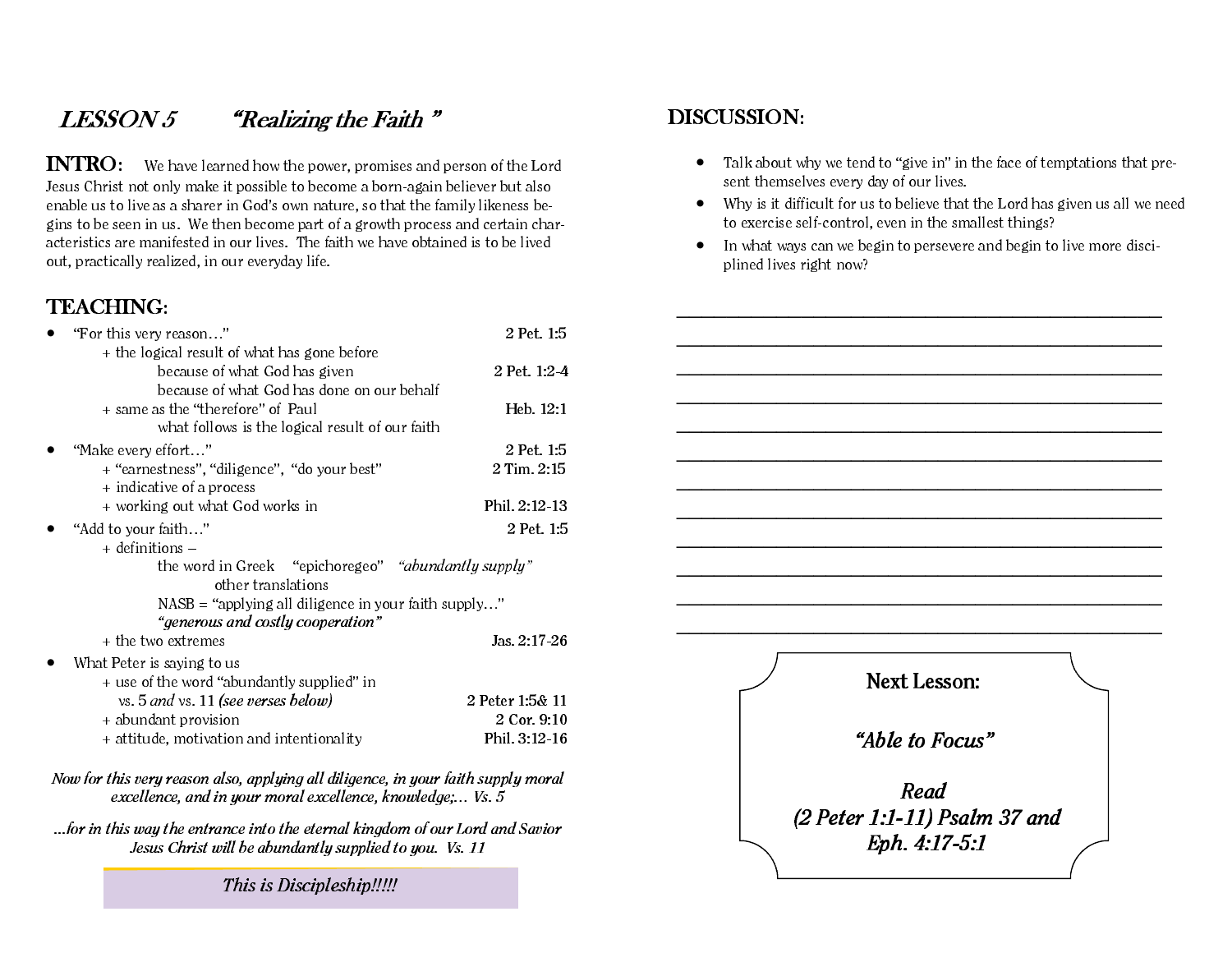# LESSON 7 "Able to Handle"

 INTRO: We are now looking at the character of the Christian life. Peter has shown us that because of the faith we have been given, and because of God's power and promises, we now manifest in our lives a "family likeness." Last week we heard that by means of our faith we are to furnish, or supply, God's goodness. A moral excellence based on God's wisdom and understanding. Now we come to self-control and perseverance.

#### TEACHING: (the inward dispositions)

| Self-Control<br>$\bullet$                 | 2 Pet. 1:6                |
|-------------------------------------------|---------------------------|
| + what we think it means                  | 1 Sam.24                  |
| hold your breath and do what's right      |                           |
| "yes, I can; yes, I can; yes, I can"      |                           |
| + the biblical view                       | 1 Sam. 16.3, 13           |
| "yes, He can; yes, He can; yes He can"    |                           |
| + no excuses please                       | 1 Thess. 4:1-8            |
| Perseverance                              | $2$ Pet1:6                |
| + definition: "patience" "endurance"      |                           |
| Col. 1:10-11                              |                           |
| + "Queen of Virtues"                      |                           |
| parable of the sower                      |                           |
| Luke 8:15                                 |                           |
| Jesus                                     |                           |
| Heb. 12:2                                 |                           |
| + Peter's story                           |                           |
| said he would die for Jesus               |                           |
| John 13:37                                |                           |
| denied Jesus three times                  | John 18:17, 25-27         |
| received Jesus' forgiveness               | John 21:15-17             |
| persevered to the end                     | John 21:18-19             |
| Self-control is discipline in action;     |                           |
| perseverance is self-control over time    |                           |
| The Empowered Life                        |                           |
| + "His Divine Power"                      | 2 Pet. 1:3                |
| gift of the Holy Spirit                   | Gal. 5:22-23, Rom. 15:4-5 |
| + self-control for the moment and         |                           |
| perseverance to the end produces maturity | James $1:3.4$             |
| "generous and costly cooperation"         |                           |

#### DISCUSSION:

- Talk about the times when you feel unable to manifest "Christian virtues". Do you see that as "failure" on your part? Do you get frustrated?
- What do you see as the difference between what we are learning in this passage and what is usually taught as "legalism" (the "have-to's" and "ought-to's")?
- Share how the Lord is beginning to bring understanding to you about "living life as a Christian".